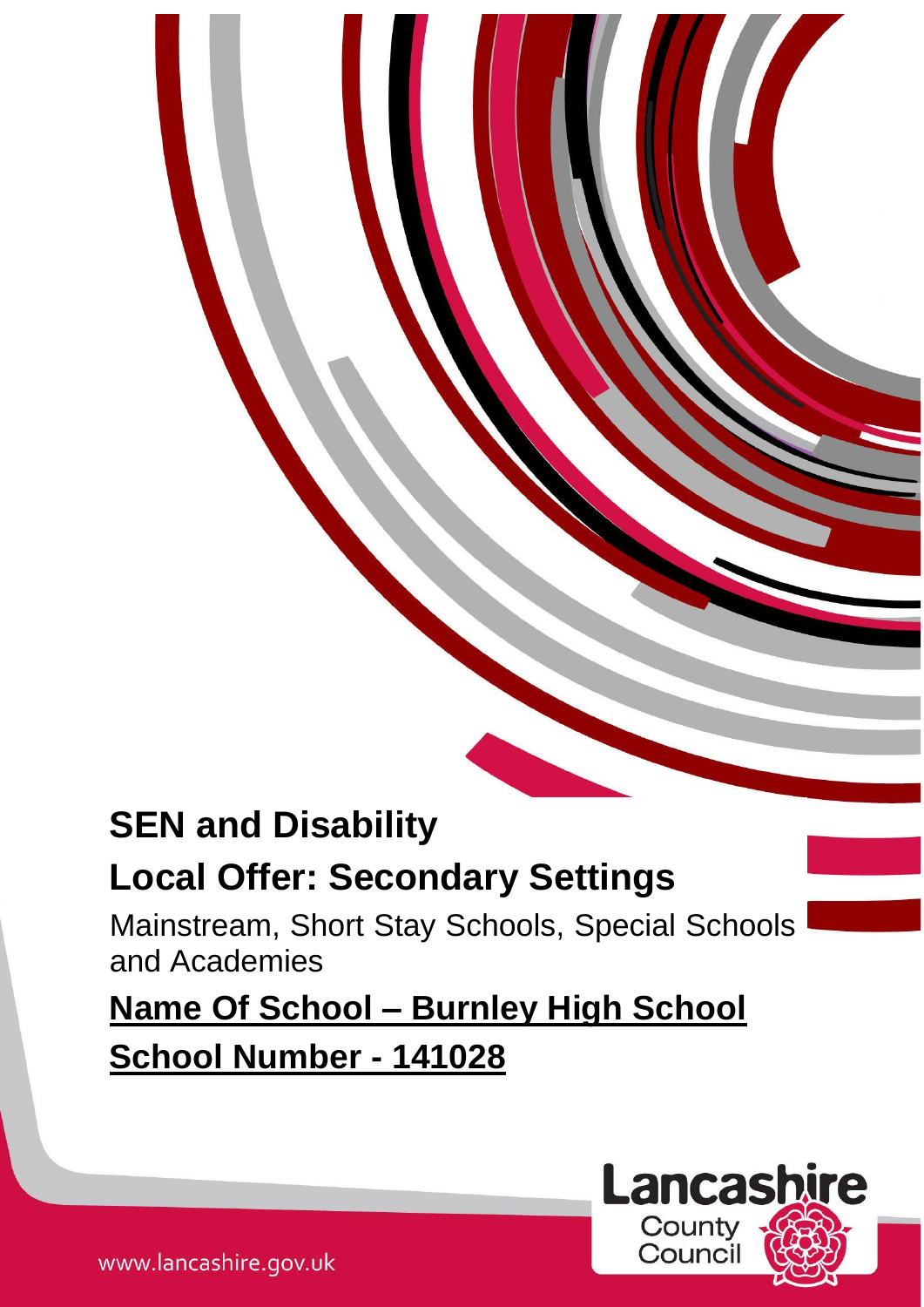| <b>School/Academy Name and</b><br><b>Address</b>                                                 | Padiham Road, Byron<br>Street, Burnley,<br>Lancashire BB12 6NX |            |                              | <b>Telephone</b><br><b>Number</b><br>Website<br><b>Address</b> | 01282 681950<br>www.burnleyhighschool.co.uk |  |
|--------------------------------------------------------------------------------------------------|----------------------------------------------------------------|------------|------------------------------|----------------------------------------------------------------|---------------------------------------------|--|
| Does the school specialise in<br>meeting the needs of children<br>with a particular type of SEN? | <b>No</b>                                                      | <b>Yes</b> | If yes, please give details: |                                                                |                                             |  |
|                                                                                                  | $\boldsymbol{\mathsf{X}}$                                      |            |                              |                                                                |                                             |  |
| What age range of<br>studentsdoes the school cater                                               | $11 - 16$                                                      |            |                              |                                                                |                                             |  |
| for?                                                                                             |                                                                |            |                              |                                                                |                                             |  |
| Name and contact details of<br>your school's SENCO                                               | Amy Boardwell - 01282 681950                                   |            |                              |                                                                |                                             |  |
|                                                                                                  | aboardwell@burnleyhigh.com                                     |            |                              |                                                                |                                             |  |

| Name of Person/Job Title | Amy Boardwell – SENCO and Teacher of MFL |       |                            |  |  |
|--------------------------|------------------------------------------|-------|----------------------------|--|--|
| Contact telephone number | 01282 681950                             | Email | aboardwell@burnleyhigh.com |  |  |

| Please give the URL for the direct link to<br>your school's Local Offer |             |             |                |
|-------------------------------------------------------------------------|-------------|-------------|----------------|
| <b>Name</b>                                                             | A.Boardwell | <b>Date</b> | $1st$ May 2020 |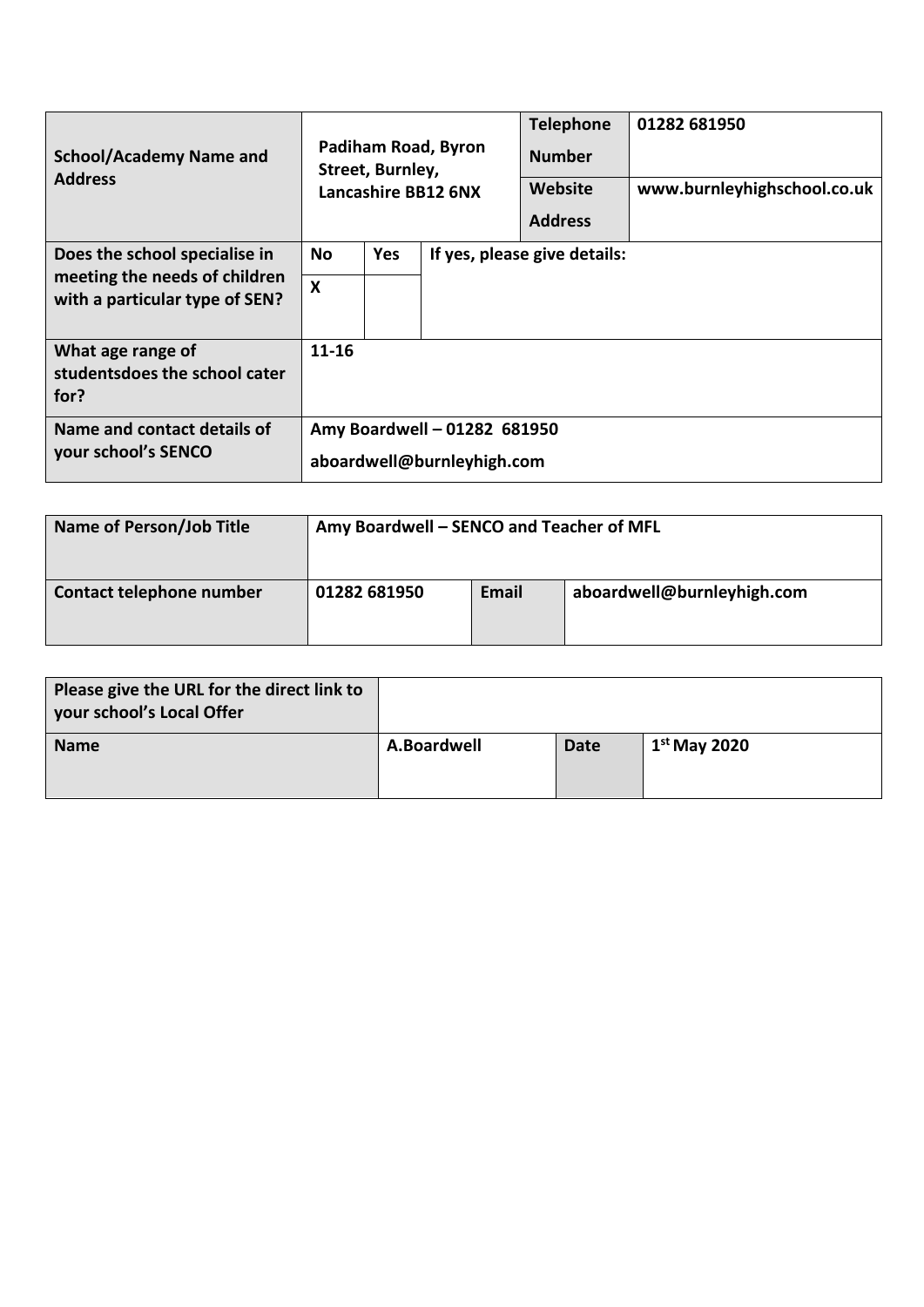#### **Accessibility and Inclusion**

- Burnley High School is a main stream high school which opened its new building on the previous Habergham site at Easter of 2017. It was built to accommodate 600 students, the current number of students is 570.
- The main building is spread over three floors. All parts of the building are accessible and a lift is available for those with physical needs.
- There are 3 main staircases in total with an additional central stairway from the atrium to the library. The school's stairwells have evacuation chairs on the top landing of all 3 stairwells.
- The reception area benefits from door sensors to make the front of the building accessible with a lowered counter in reception for wheelchair access. In order to safeguard our studentsBurnley High School is only accessible with the use of a swipe card. Access to the outdoor environment is also swipe card protected.
- There are 2 designated accessible parking spaces near the front entrance. Any emergency vehicles have easy access to the front of the building.
- Our sport facilities and equipment are fully accessible and include an Indoor Sports Hall, Two Multi-Use Games Areas, Small gym, extensive field area and disabled toilet with shower.
- At break and lunchtimes prefects and staff supervise the circulation and movement of students both in and out of the buildings.
- There are student and staff toilets with disabled access on all floors, and a medical room with hand washing facilities, a chair, and lockable storage area in the main building. The school has a shower and change facility found on the ground floor which is accessible for identified students.
- Policies are available in a print format from our school reception and from the website. All policies can be downloaded and adapted as necessary.
- Burnley High School has a Twitter account which provides recent and relevant information for students and parents to access.
- Burnley High School has some height adjustable tables and adjustable height chairs.
- At Burnley High School the window glass is solar control glass, which blocks up to 63% of solar heat by reflecting it to the outside. Classrooms are carpeted and have window blinds.
- Burnley High School offers support at lunchtimes for our most vulnerable SEND students, including offering a classroom which is available for quiet time or social activities.
- There are Interactive Whiteboards in virtually every classroom and enlarged resources are made available for students with visual difficulties or impairments.
- Writing slopes and pen grips are available for students whose dyspraxia and/or poor motor skills makes it difficult to write neatly on a flat surface.
- Coloured overlays and reading rulers are available for use in lessons and with homework.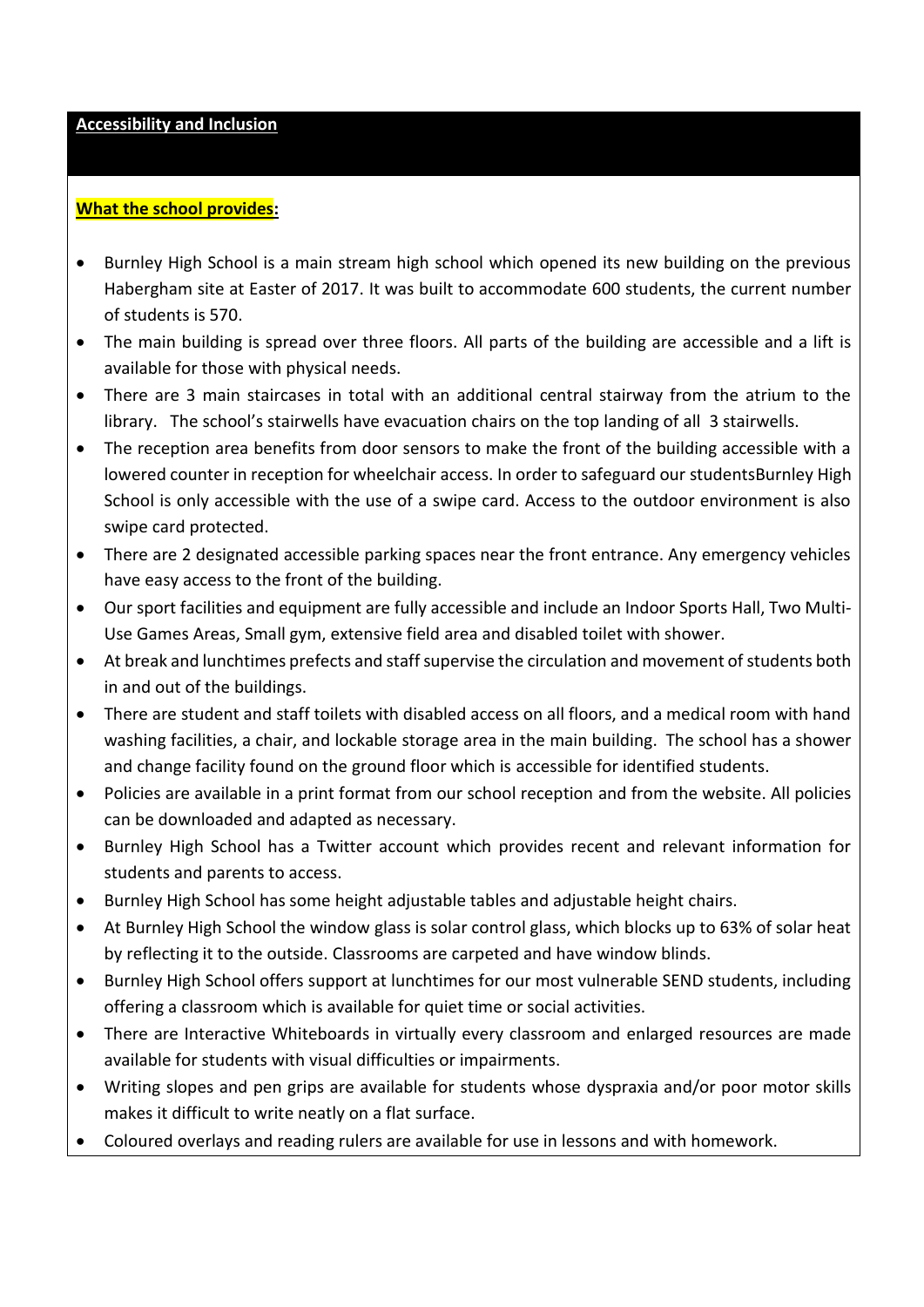#### **Teaching and Learning:**

- Students with SEND are identified through the intensive Year 6/7 transition and liaison with primary schools.
- Quality first teaching and differentiation for individual students is the responsibility of the classroom teacher. Individual teachers are responsible for making lessons accessible for all. They liaise with SENCO on differentiation and have in house training on this.
- As part of the whole school programme CPD is on-going for teaching staff and learning support assistants on relevant SEND issues and additional needs.
- Classroom based support and intervention can take place in one to one, small group or whole class settings. Subject based intervention is usually provided by subject specialist staff and learning support assistants trained in specific subjects. Intervention can take place before, during or after the school day. Differentiated resources are used when necessary. Opportunities for external teaching and learning intervention and practice are made available through other online programs, for example, Maths Watch and Literacy Planet.
- To assist students with visual difficulties enlarged reading/text books are available through RNIB and the use of iPads/laptops as appropriate. Different coloured printed resources are tailored to meet the needs of students.
- There are laptops available in school to enhance the learning process, and to assist identified students with handwriting and recording difficulties.
- Burnley High School will consult professionals from a variety of external agencies to gather advice and support across the range of SEND where necessary and required.
- Curriculum adjustments are made at KS4 for identified students Alternate Provision.
- Attendance, progress, behaviour and engagement is monitored and reported regularly, ensuring the quality of the provision and students safeguarding is paramount and effective. Educational progress is shared with parents through the whole school reporting system and Parents Evenings.
- Updates are made available to staff, by the SENCO via weekly morning briefings, face to face meetings, and liaison with subject leaders. Studentpassports for all students with SEND are available for staff on SIMS and through the Staff Drive. These are updated regularly.
- Burnley High School works within the examination board guidelines to put into place Access Arrangements which are appropriate and meet the needs of the individual student. Exam Access Arrangements must represent the students normal way of working within the center.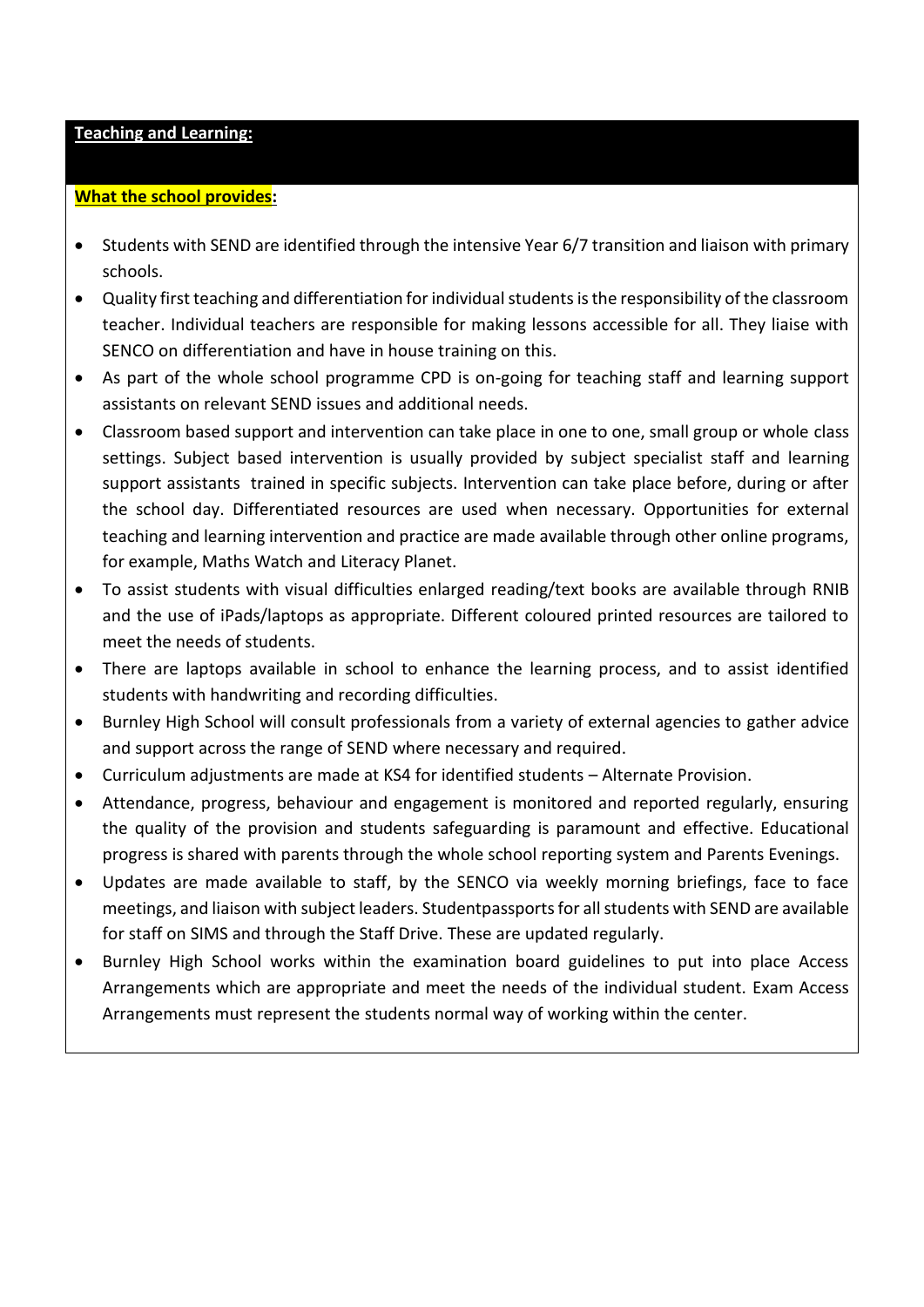## **Health (including Emotional Health and Wellbeing)**

- Health (including emotional health and wellbeing) is important so that all students and staff are safe and can achieve.
- Burnley High School has recently been working alongside a Psychological Wellbeing Practitioner, funded by the Premier league for the next three years and has a member of CANW (Child Action North West) working on site.
- There are a number of named staff who are trained first aiders and we have an allocated school nurse who liaises with the school, attends TAF meetings and has appointments with students when required.
- Medications are routinely administered by a trained first aider. All medication is kept under lock and key in a cabinet in the first aid room. The locked cabinet is clearly labelled and only designated staff have access to the key. Medications in the cabinet are clearly labelled to identify the student it belongs to. Names are checked carefully and instructions read before a record of any administration is noted. Instructions for administration are kept with the medication / Care Plan. All medication is checked regularly for expiry dates, and parents are contacted to replace it when necessary.
- For the safety of all the school community, students are not allowed to carry medicines in school
- Several members of staff are trained in the use of Emergency Evacuation Chairs and in moving and handling.
- In the event of a medical emergency, the member of staff is instructed to make an initial assessment and contact a first aider if required.The first aider will make the decision regarding treatment on the spot, or whether to call for an ambulance. In the event of a serious incident an ambulance is called immediately, along with the emergency contact adult.
- The school does not have a school nurse or health professional on site. Any medical professional or service can make an appointment to visit a child on site, with parental permission and subject to the school's safeguarding protocols. There are regular visits from the school nurse, who has drop in sessions, Speech and Language services, ELCAS workers, and an educational psychologist.
- An Individual Health Care Plan may be drawn up in conjunction with the parents, child and medical professional for students with complex medical needs. A meeting will be called in school where the plan is agreed and signed by responsible staff.
- All staff are briefed regularly about students with medical needs. Additional training for staff or first aiders is arranged when required.
- We are a nut free school in order to protect our students, staff and wider community with life threatening allergies.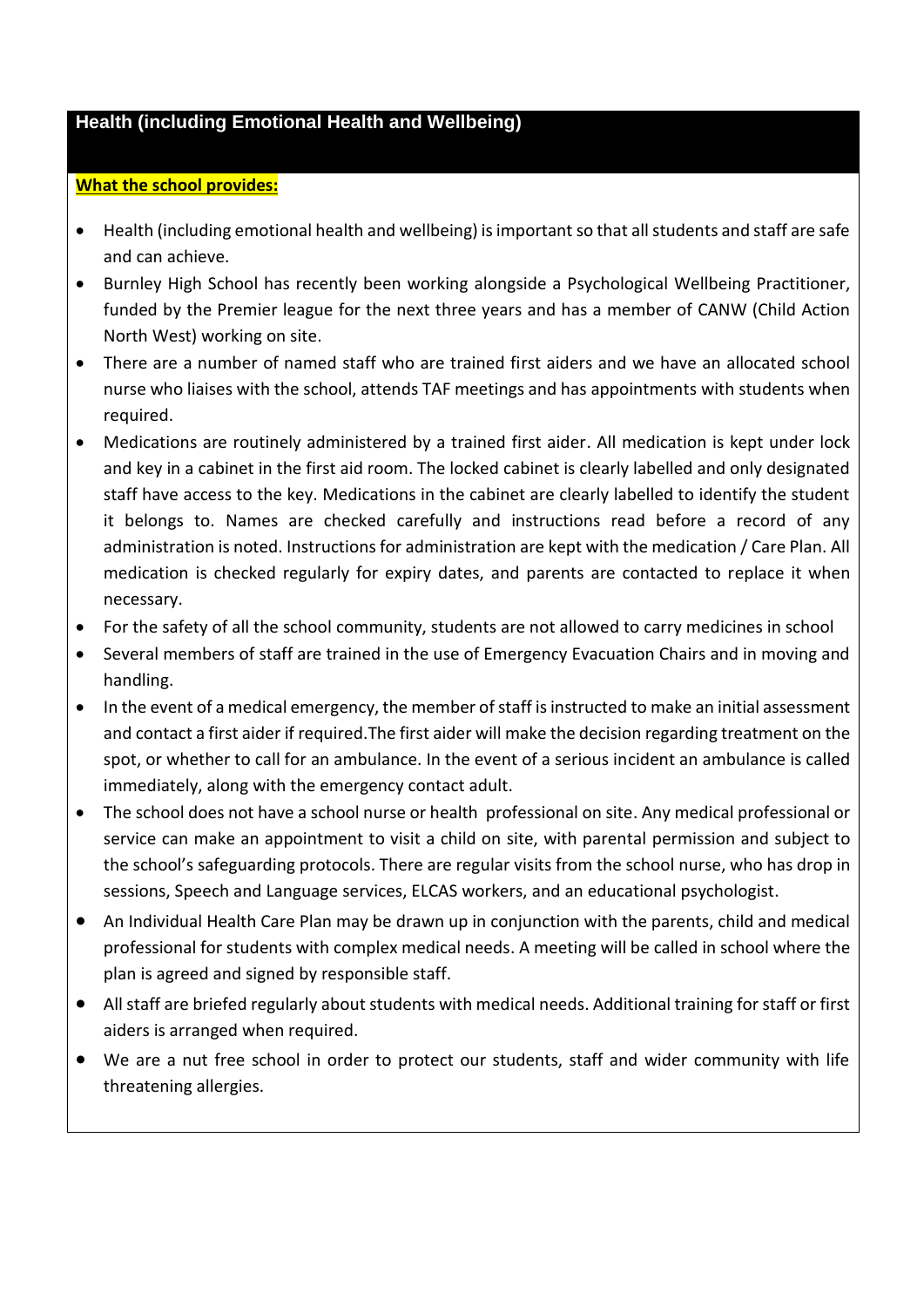## **Communication with Parents**

- The Burnley High School website provides a full list of teaching staff and includes the telephone number and email address for general enquiries. Full details on how to contact staff, and which member of staff is the most appropriate contact is given on the website.
- At the Year 6 transition evening meeting for new students, key staff members are introduced to parents and students. The Head of Year 7 and SENCO visit all feeder schools during transition, gathering information and meeting students and some parents and carers. Details about the school are issued to the primary schools. During transition, identified SEND students are able to attend additional transition days. Upon being offered a place an information pack is sent to parents with all relevant and up to date information on the school.
- An official Open Day Event runs in the first term of each year where all parents of year 5 and year 6 students are welcome to come and visit the school environment.
- Additional contact is expected and routinely made if there is an area for concern or celebration.
- There is parent representation within the School Governing Body. This representation covers the entire, broad demographic of our school community.
- Progress data and reports are shared with parents and carers twice a year.
- Updates are made to parents and carers on progress and outcomes through the whole school report, pastoral managers and where needed face-to-face meetings. Parents and carers are invited to contribute to all reviews of progress.
- Burnley High School has a Twitter account which provides recent and relevant information for students and parents to access.
- All school events are notified to parents and carers by letter and are available on the school website with reminders sent via Parent Mail. A termly newsletter highlights any upcoming dates. We hold many events in school to provide help, guidance and support to parents and carers and these will be highlighted to parents and carers where relevant.
- Where necessary and beneficial, our students are provided with a home/school diary which can be used by both the class team and parents and carers for written correspondence. This diary is used for day to day issues and comments. The form tutor checks the diary on arrival and will, if appropriate, make comments and pass on information at the end of the day to parents and carers.
- As a school we aim to ensure we are available to discuss issues and concerns with parents and carers as and when needs arise, however if a named person is not available a message will be taken and responded to as soon as possible. Parents and carers can make an appointment to see a member of staff if they feel a meeting is required. This will be diarised at a mutually convenient time.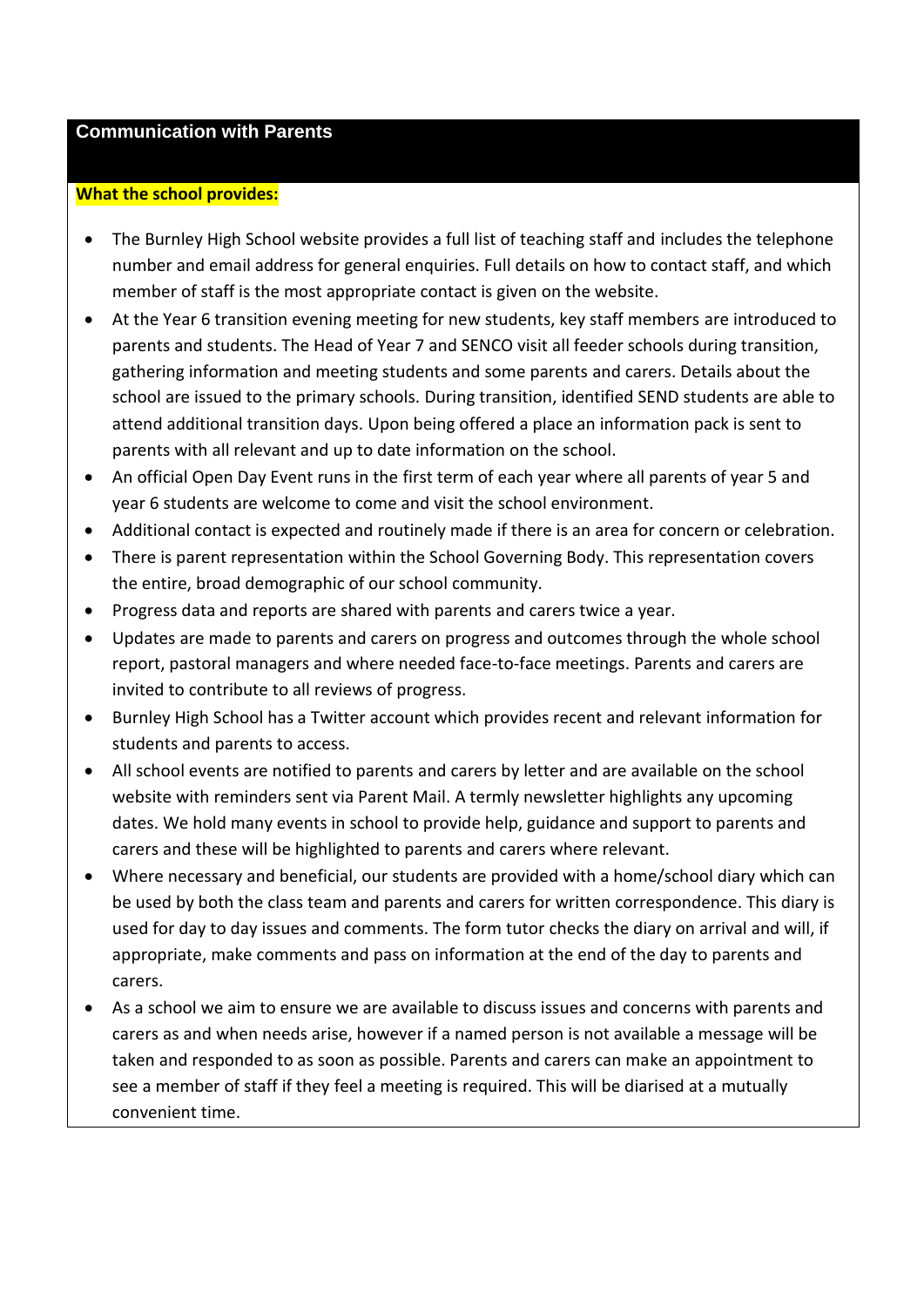## **Working Together**

- Burnley High School has an active Student Council where all tutor groups are represented. The Student Council chaired by the Head Student and supported by a pastoral member of staff who relays information to the Senior Leadership Team. Student Council reps meet each half term and information is fed back to students, staff and SLT.
- Our studentsand students have the opportunity to put their views forward using different mediums depending upon their learning needs and preferred communication styles.
- Year 11 students are promoted to Prefects and take on a wide range of jobs across school where appropriate.
- Students with additional needs are able to make their views known in the student's feedback in Annual Reviews, as do parents.
- We acknowledge that our parents and carers come from diverse backgrounds within the local community and seek to ensure we use the most appropriate method of communication at all times.
- Parents are encouraged to complete feedback information sheets and questionnaires after visits to the school and parents' evening.
- There is a governor linked with SEND who reports to the full Governing Body. This ensures there is a regular, comprehensive review of provision. SENCO reports to Governors annually.
- Updates are made available to staff, by the SENCO, via staff briefings, daily emails or face to face meetings.
- External training is available to support the staff which they actively engage in.
- Pastoral Leaders work closely with the SEND team in supporting individual students the SENCO attends pastoral meetings to discuss individual students.
- School works within the examination board guidelines to put into place access arrangements that are appropriate and meet the needs of the individual student. Students can be assessed for extra time, reader, scribe, practical assistance, use of a laptop/tablet, rest breaks and/or read aloud.
- Teaching and non- teaching staff engage in either appraisal or Annual Professional performance management.
- We work with a series of external agencies to ensure our students get the support they need, for example the school regularly works with Educational Psychologists.
- Specialist medical professionals and agencies are able to provide advice and strategies for teaching students with SEND and medical conditions.
- Where it is necessary, Burnley High School works closely with The Heights, Coal Clough Academy, Burnley College and other KS5 providers to help support identified students.
- There are a small number of students who access courses which are on offer from external providers. These lead to Key Stage 4 Vocational Qualifications.
- Parents hold places on the Governing Body of the school. The Governing Body is regularly updated with information on all school partnerships with Social Care and Health. In addition, attendance,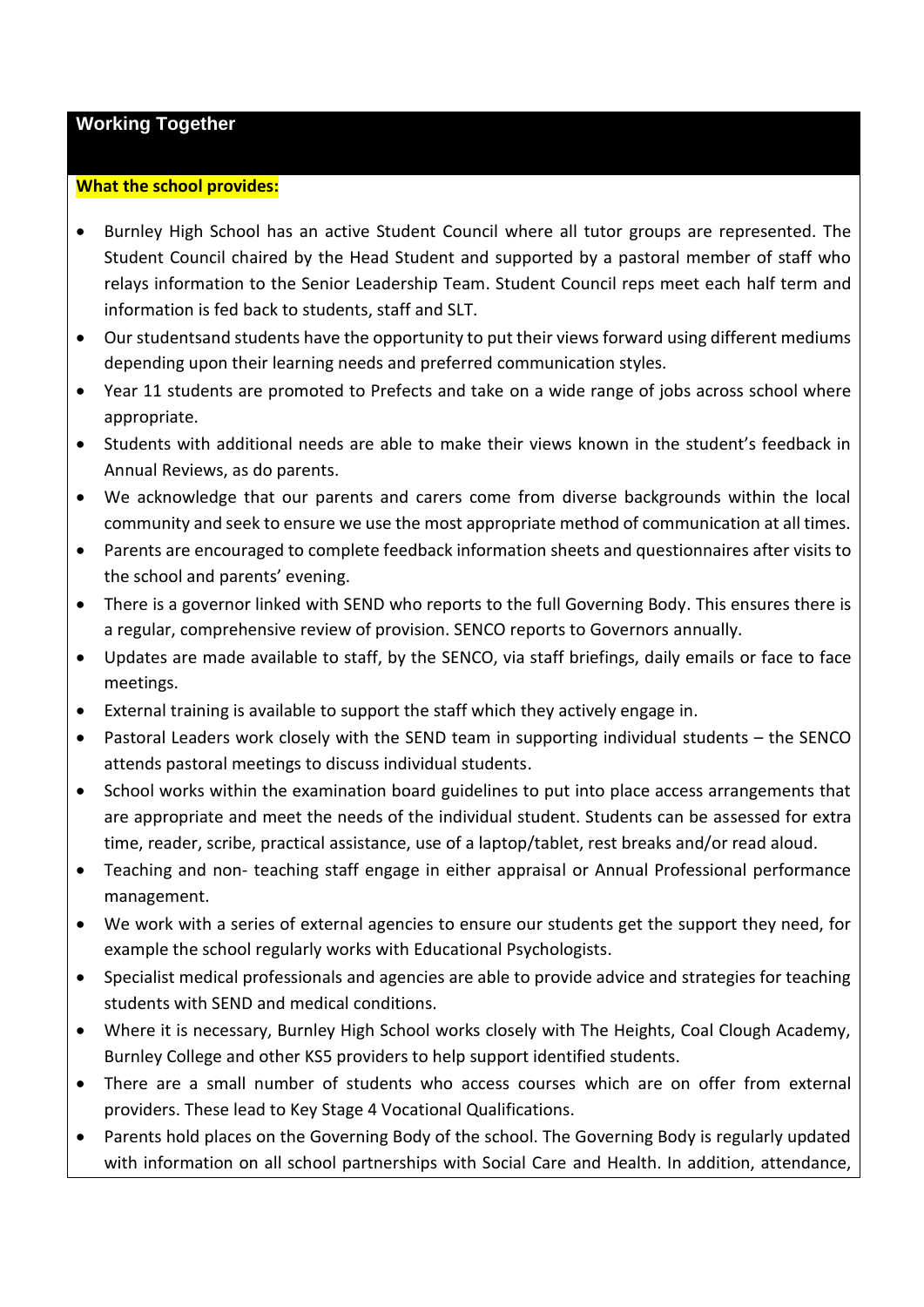safeguarding and out of school activities are also discussed. Regular Governor training is provided to keep everyone abreast of the latest educational trends and provision.

- The school works very closely with all other partners and professionals from across all agencies linked to Special Educational Needs and Disabilities (SEND) and the wider community in order to support certain vulnerable groups or individuals. School has close links with the police, East Lancashire Child and Adolescent Service (formerly known as CAMHS), Children and Adult Social Care and voluntary services (e.g. Action for ASD)
- As a school we are part of School Direct offering teacher training working in partnership with a range of Further Education providers.

## **What Help and Support is available for the Family?**

- At Burnley High School our FAMILY values run through everything we do. Together we provide all the support and encouragement you need to become a successful member of our aspirational family.
- Burnley High School regularly works with the Acorn Psychology Service on case work and SEND strategy.
- A range of professionals are able to provide advice and strategies for teaching students with SEND and medical conditions, this may also include advice to families.
- Careers advice and guidance is delivered to all students. A wide range of external agencies and KS5 providers are invited into school to assist in this delivery. Vulnerable and SEND students receive additional one-to-one advice and guidance as required. Students are given support in completing application forms and writing their CV.
- Burnley High School also has a school nurse who liaises with the Pastoral team to arrange appointmetns with students when required, the nurse will also attend TAF meetings if required.
- There is no official school bus service but there are conveniently located bus stops adjacent to the school site.
- The pastoral team at Burnley High School proactively engage with parents and carers in conversations about attendance, behaviour or safeguarding concerns.
- SEND students will have a Transition Plan written at their Year 9 review and this details support and strategies that will be put in place to provide family and the young person with the skills and abilities to make informed choices at 16 and beyond. This document is reviewed annually.
- The SENCO and Headteacher within school have the knowledge and skills to discuss SEND with parents and carers and can advise on issues as they arise. If staff feel further specialised advice is required, then they will signpost parents and support in the process of referral.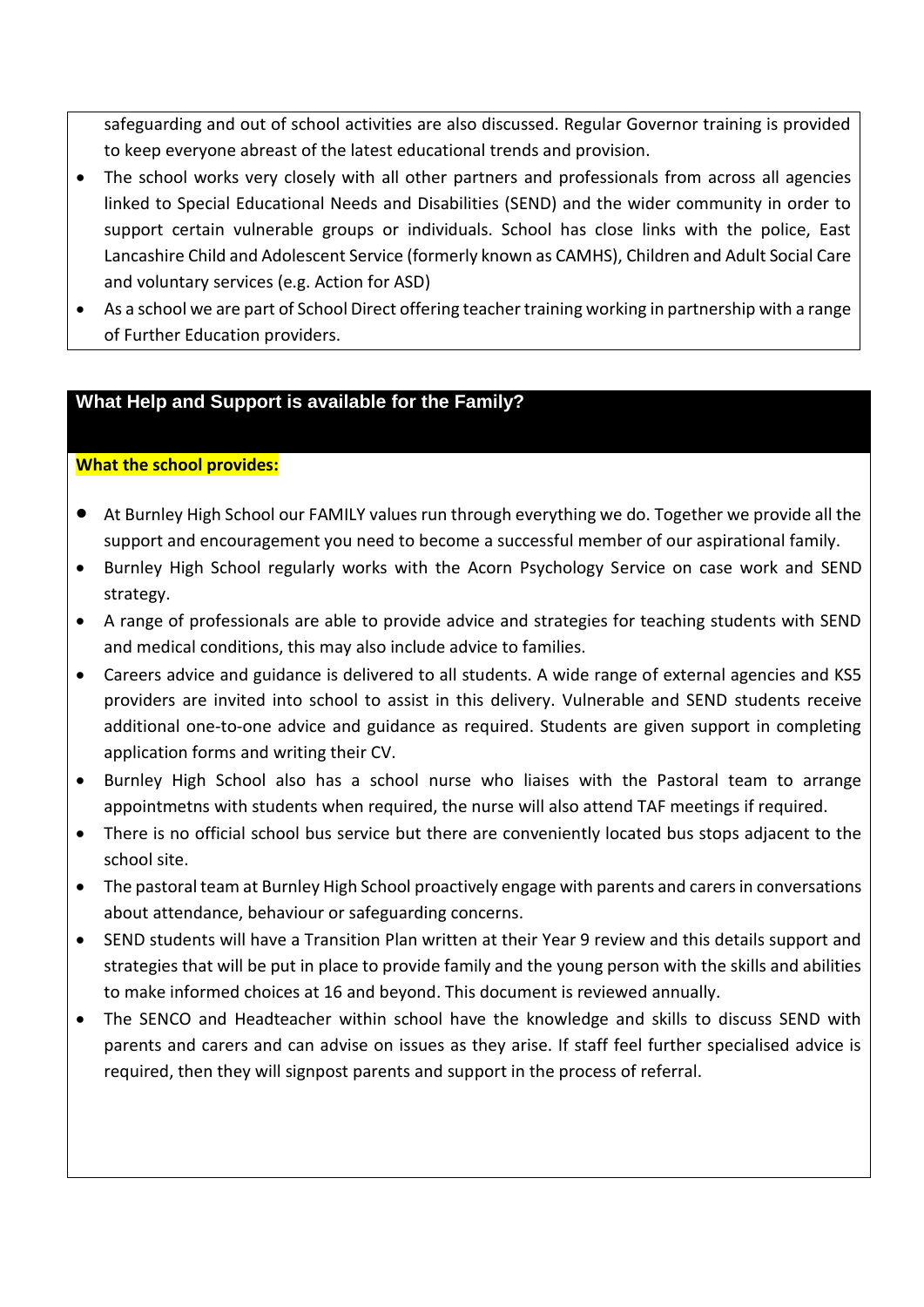## **Transition from Primary School and School Leavers**

#### **What the school provides:**

- SENCO/Head of Year 7 arranges meetings with parents and students with SEND, usually in the Summer Term of Year 6.
- Transition visits start in the Summer Term; SEND students are usually offered two extra days of activities in School on top of normal transition days, where all year 6 students are invited to take part in a wide range of activities in order to make them familiar with the site and key staff.
- Individuals and small groups of students are given increasing access to the school via pre-arranged visits.
- A transition evening is held in the first term of Year 7 for students and parents and carers.
- Burnley High School works in partnership with feeder primary schools and post 16 providers to ensure a smooth transition between phases.
- The school holds an open day each year where parents are encouraged to attend. Follow up meetings are offered on a one to one basis with the SENDCO, following the open day event.
- KS5 providers attend Parents Evenings from Year 9 onwards to inform students, parents and carers about pathways post Year 11.
- Subject departments engage with universities and schools for subject specialist information, Burnley High school also participates in visits to colleges and universities.
- Burnley High School has a dedicated careers section in the library which holds information on many universities and information about employment and training opportunities.
- The school actively promotes and runs the Duke of Edinburgh Award.
- Young people are encouraged to participate in uniformed service organisations E.g. Police Cadets, Army Cadets, Air Cadets and Sea Cadets.

## **Extra Curricular Activities**

- Burnley High School offers a VIP club at break time and lunch time which is open to students who are struggling with friendships or who are more vulnerable.
- There is a range of extra-curricular activities available to all students, the activities include, sport, music and drama. The timetable is regularly updated on the basis of student voice.
- All clubs, trips and activities are fully inclusive, but it may be appropriate to complete a risk assessment.
- Burnley High School operates a Prefect system, where older students offer guidance, help and friendship support to younger students.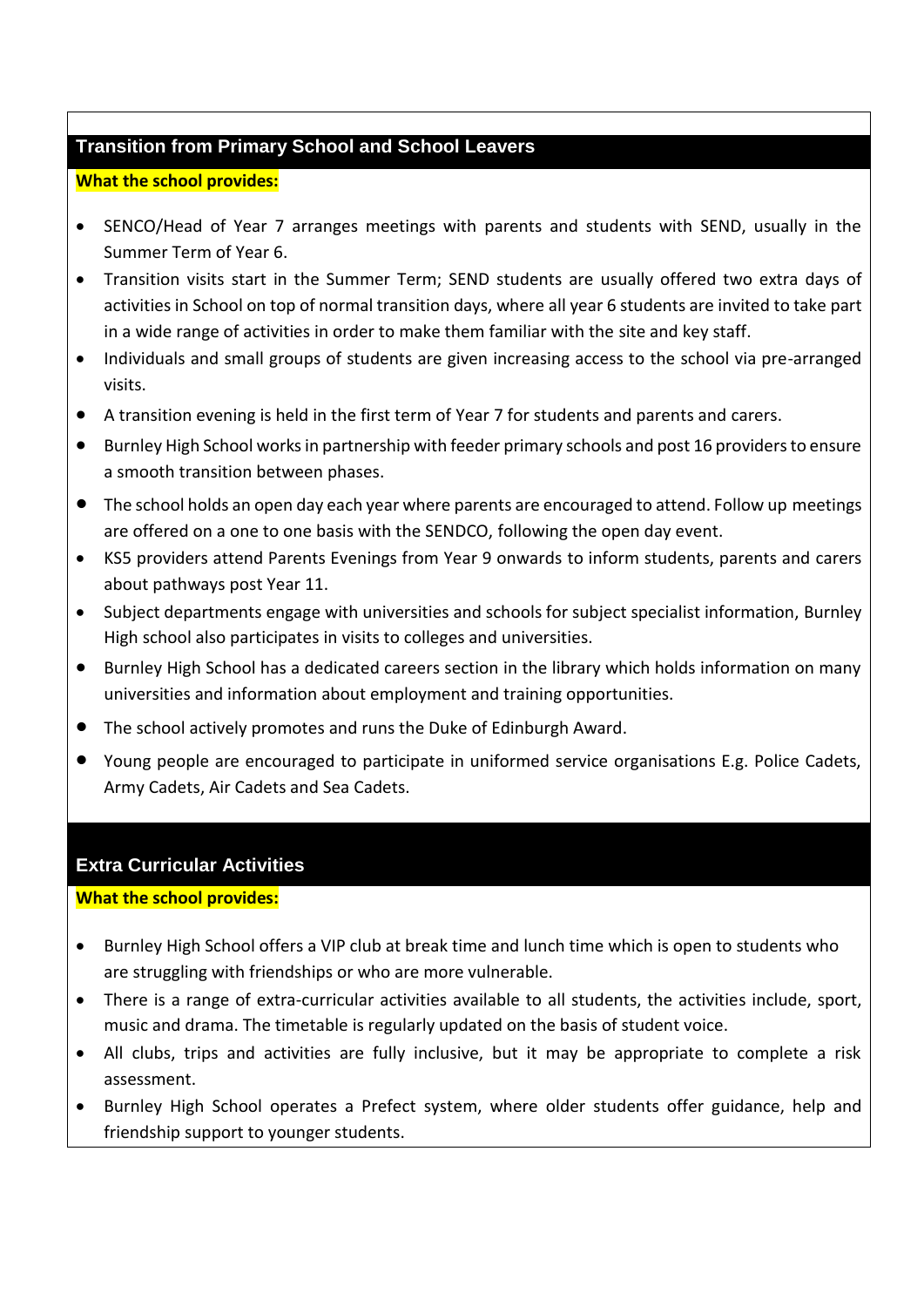SEND students may be chosen to attend intervention for one of the following areas: additional literacy/numeracy and social skills, and/or paired reading.

## **Keeping Children Safe**

## **What the school provides:**

- Burnley High School's safeguarding policy is clear, it is inclusive and comprehensive.
- Students with significant additional needs can be dropped off and picked up in an area at the front of school by a responsible adult, if this is deemed necessary. Parking around the school site and local area is very limited so arrangements are made clear to parents and students.
- The school site is risk assessed annually by the site manager.
- If appropriate, a full risk assessment is made and stored within the student passport or shared with staff through a briefing. This is subject to regular review and/or when need changes.
- VIP club provides a safe-haven and supervised support for students at break and lunchtimes.
- All school trips are processed through "evolve" system and risk assessments are attached to forms, checked by EVC and delivered by group leaders/responsible staff. A first aid trained member of staff will be present on all school trips where a risk has been identified.
- The school's anti-bullying policy is available by a direct link on the school website and hard copies are available on request.
- Students with significant hearing, visual or physical impairments have a Personal Emergency Evacuation Plan which is reviewed annually in consultation with parents and carers.

## **Reviewing and Evaluating Outcomes**

- The SENCO is available to discuss individual students usually by appointment, to ensure privacy and confidentiality, but also at Parents Evenings.
- The effectiveness of the school's provision is measured in the progress that individuals and groups of students make over time. The school is required to measure progress using nationally agreed standards and criteria, as well as progress in individual social, emotional or behavioural targets.
- All EHCPs are reviewed on an annual basis. Reviews are carried out in line with statutory guidance. Advice is provided by the school, external agencies, the student and the parent/carer. Documentation